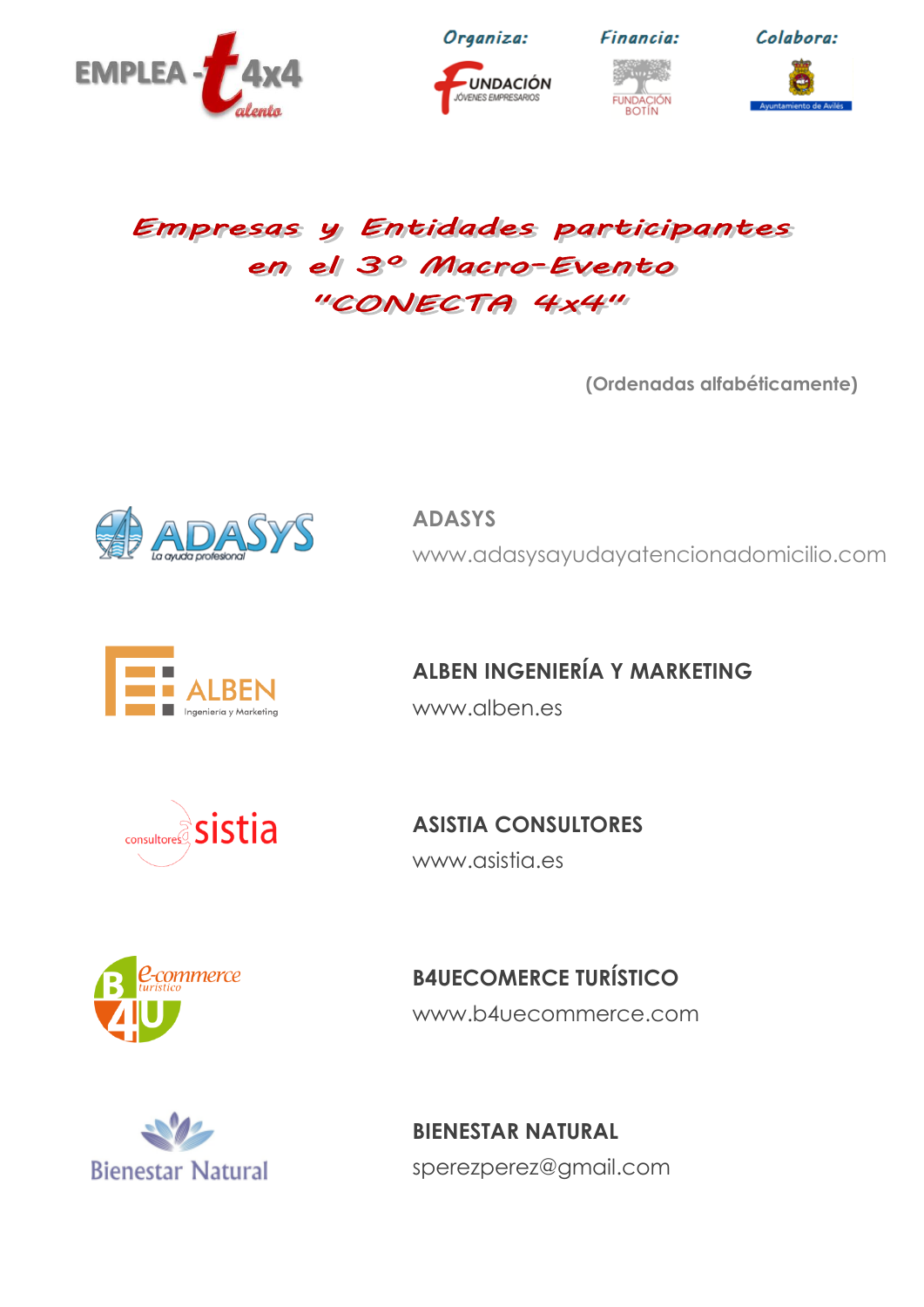



JÓVENES EMPRESARIOS













**COCEMFE ASTURIAS** 



**CACTUS COMUNICACIÓN** [http://cactuscomunicacion.wordpress.com](http://cactuscomunicacion.wordpress.com/)

**CERTIFICASTURIAS** [www.certificasturias.com](http://www.certificasturias.com/)

**CESME – Construcciones Estévez Mena** [www.cesme.es](http://www.cesme.es/)

**COCEMFE ASTURIAS** [www.cocemfeasturias.es](http://www.cocemfeasturias.es/)

**CONSULTASTUR** ASESORES

**CONSULTASTUR ASESORES** [www.consultasturasesores.com](http://www.consultasturasesores.com/)



**Communiy Manager Asturias** [www.communitymanagerasturias.com](http://www.communitymanagerasturias.com/)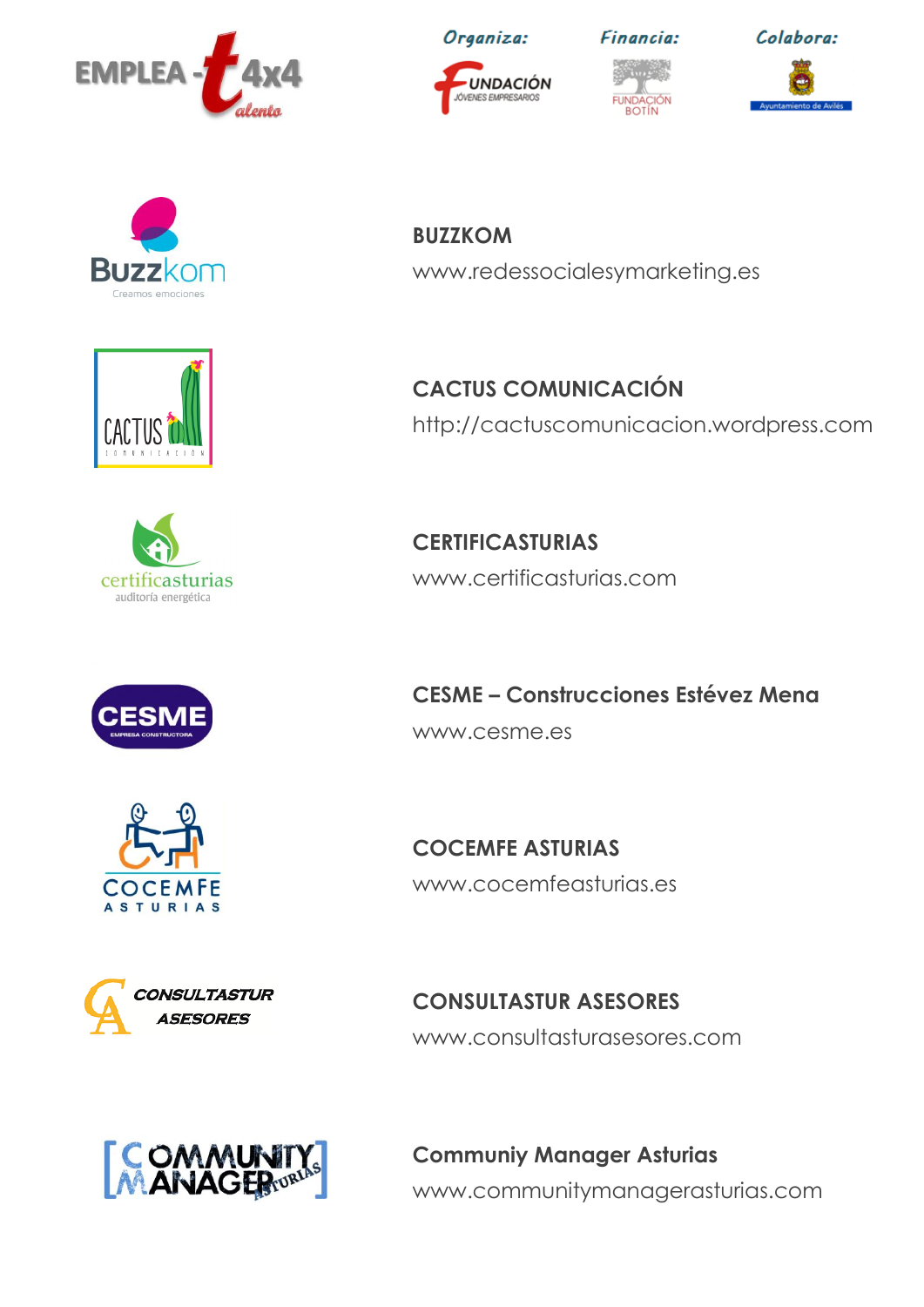

UNDACIÓN JÓVENES EMPRESARIOS







**CREA SERVICIOS SOCIALES** [www.creaserviciossociales.es](http://www.creaserviciossociales.es/)



**CSC - Computer Sciences Corporation** [www.csc.com/es](http://www.csc.com/es)

EEEA - Escuela de Emprendedoras y

Empresarias de Asturias

[www.eeea.es](http://www.eeea.es/)

**EL CERTIFICADO 87**

[www.elcertificado.es](http://www.elcertificado.es/)



elcertificado.es



escuela europea



**ESCUELA EUROPEA** [www.escuela-europea.com](http://www.escuela-europea.com/)



**EVA ROGADO** [www.evarogado.com](http://www.evarogado.com/)



**FFES - Fundación para el Fomento de la Economía Social**

[www.ffes.org](http://www.ffes.org/)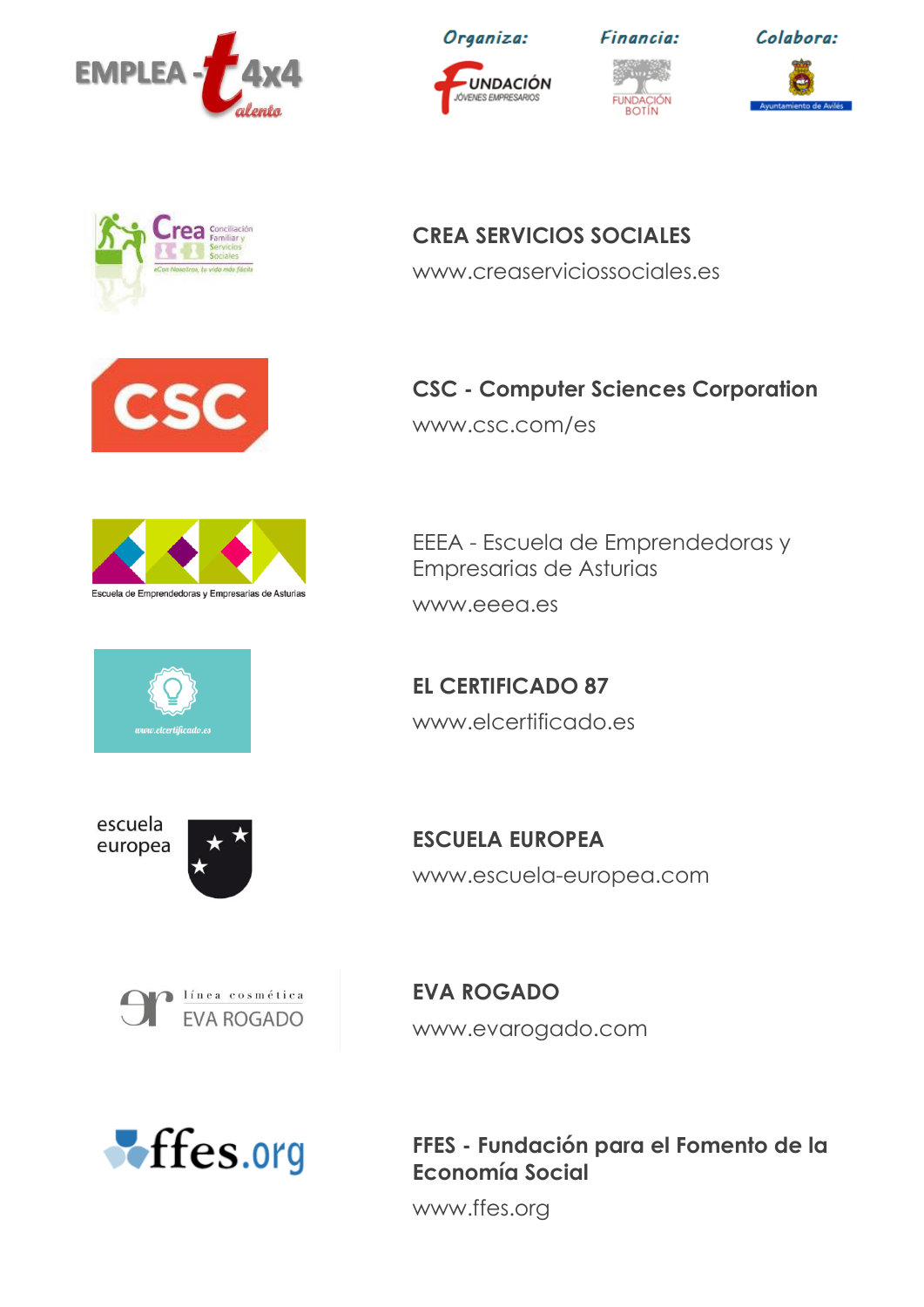

UNDACIÓN JÓVENES EMPRESARIOS

**FUCOMI**

[www.fucomi.com](http://www.fucomi.com/)







Fundación Cruz de











**GESCOM5** [www.gescom5.net](http://www.gescom5.net/)



**GLOBALPSIQUE** [www.globalpsique.es](http://www.globalpsique.es/)

**FUNDACIÓN CRUZ DE LOS ÁNGELES**

[www.cruzdelosangeles.org](http://www.cruzdelosangeles.org/)

**FUNDACION CTIC / Red Centros SAT** [www.astursat.net](http://www.astursat.net/)

**FUNDACIÓN METAL** [www.fundacionmetal.org](http://www.fundacionmetal.org/)

**GALENO CONSULTING** [www.galenoconsulting.com](http://www.galenoconsulting.com/)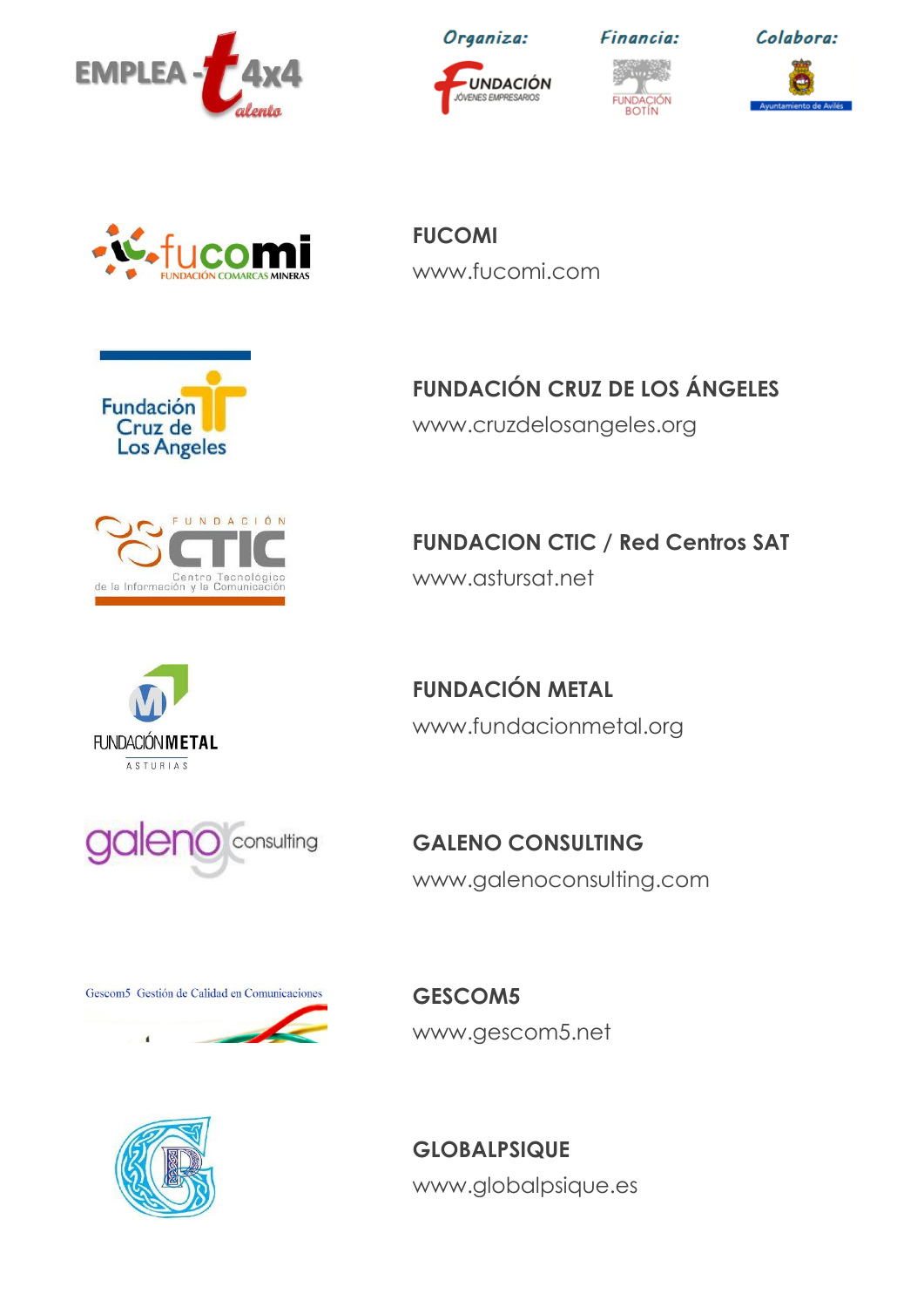

INDACIÓN JÓVENES EMPRESARIOS







**GRUPO TEMPORING** [www.temporingett.com](http://www.temporingett.com/)



**INFOFUTURO** [www.infofuturo.es](http://www.infofuturo.es/)



ING NATIONALE-NEDERLANDEN

**ING Nationale - Nederlanden**

<ingnn.es>



**INTEGRA CEE** [www.integracee.es](http://www.integracee.es/)



**INTERDOMICILIO ASTURIAS** [www.ayudadomicilioasturias.com](http://www.ayudadomicilioasturias.com/)





**ITEA SOLUCIONES TIC** [www.iteasoluciones.es](http://www.iteasoluciones.es/)

**LA CEBRA A CUADROS** [www.lacebraacuadros.com](http://www.lacebraacuadros.com/)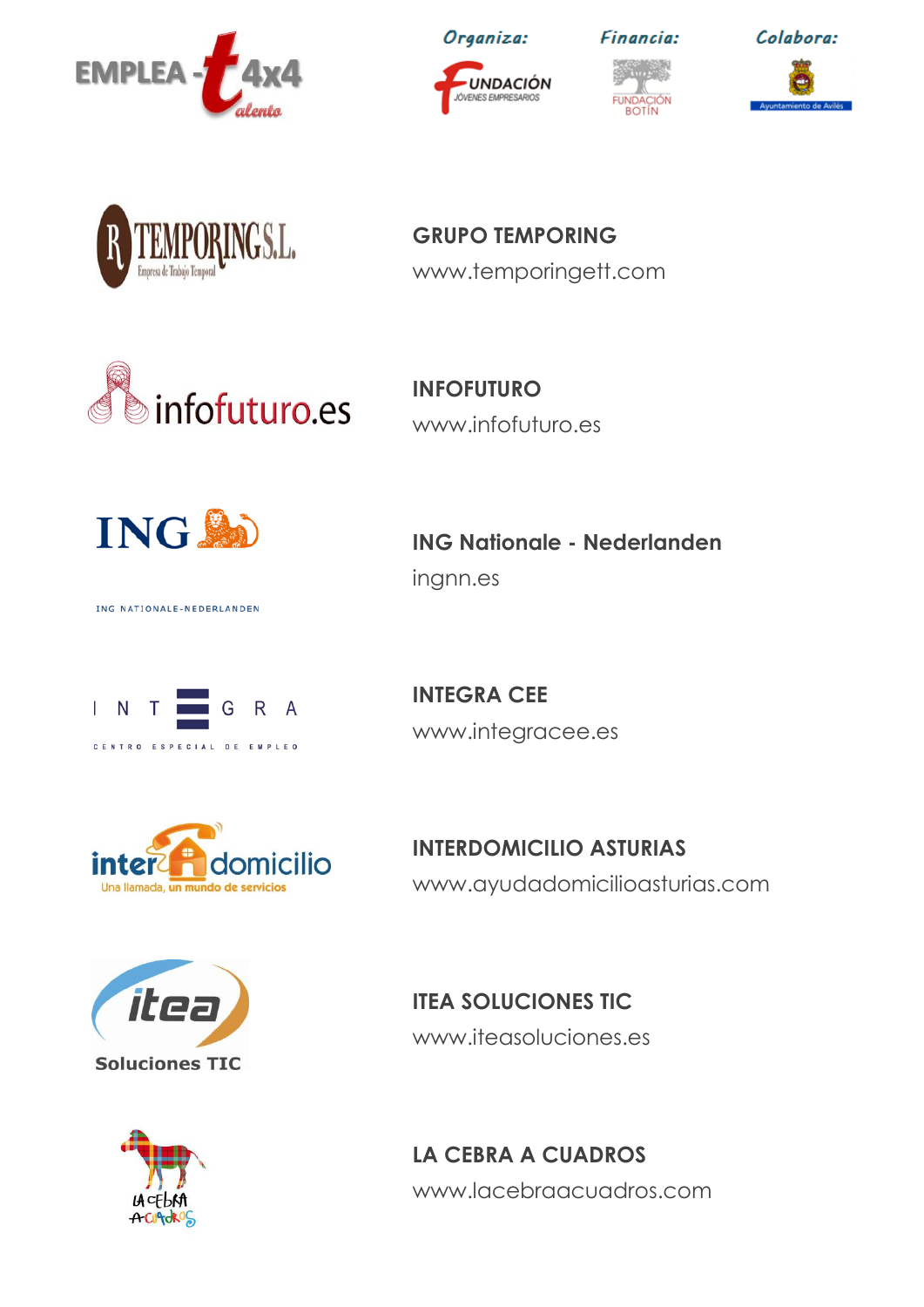

UNDACIÓN JÓVENES EMPRESARIOS



**Financia:** 

Colabora:

Devolución Val E ACOMPAÑAMOS A TU DESTINO



**LAB REVOLUCIÓN** [www.labrevolucion.es](http://www.labrevolucion.es/)

**LES ANDARIQUES** [www.lesandariques.com](http://www.lesandariques.com/)





[www.masinnovacionsocial.es](http://www.masinnovacionsocial.es/)

**MAS INNOVACIÓN SOCIAL**

[maxservi.asturias@gmail.com](mailto:maxservi.asturias@gmail.com)







**MRW** [www.mrw.es](http://www.mrw.es/)

**MAXSERVI**

**ON BUSINESS** [www.onbusinessenglish.com](http://www.onbusinessenglish.com/)

**PROYECT SIX** [www.proyect6.com](http://www.proyect6.com/)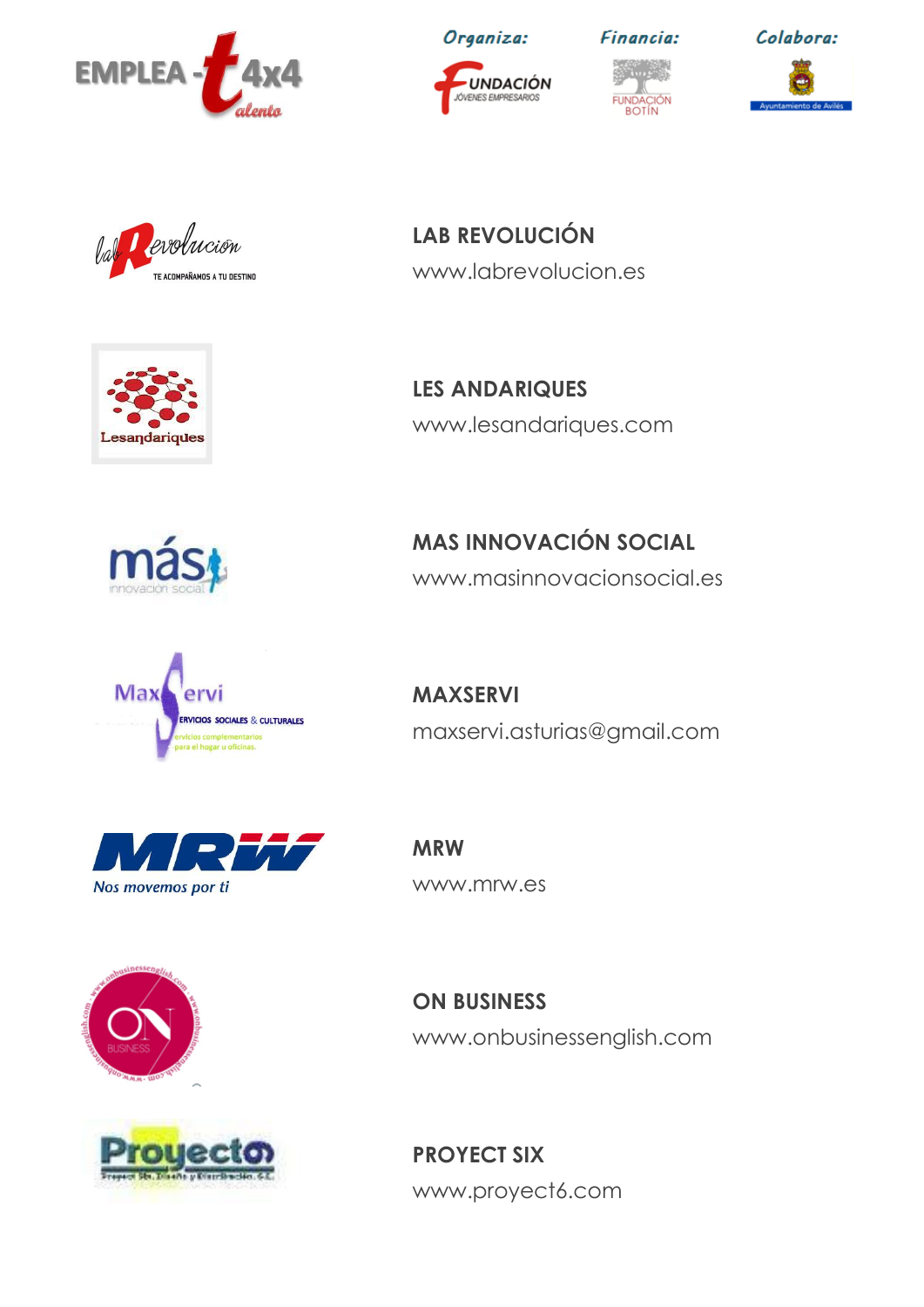

JNDACIÓN JÓVENES EMPRESARIOS



**Financia:** 

Colabora:

## randstad

**RANDSTAD** [www.randstad.es](http://www.randstad.es/)



**RECRUITMENT SOLUTIONS** [www.recruitmentsolutions.es](http://www.recruitmentsolutions.es/)



**SALUD SOCIAL MEDIA** [www.saludsocialmedia.com](http://www.saludsocialmedia.com/)



**SAULAM CHIC** [http://blog.saulamchic.com](http://blog.saulamchic.com/)



talento



**SOCIAL MAS** <http://olgagutierrez.es/>

**TALENTO CORPORATIVO** [www.talentocorporativo.com](http://www.talentocorporativo.com/)

**TECNOWORKERS** [www.tecnoworkers.com](http://www.tecnoworkers.com/)